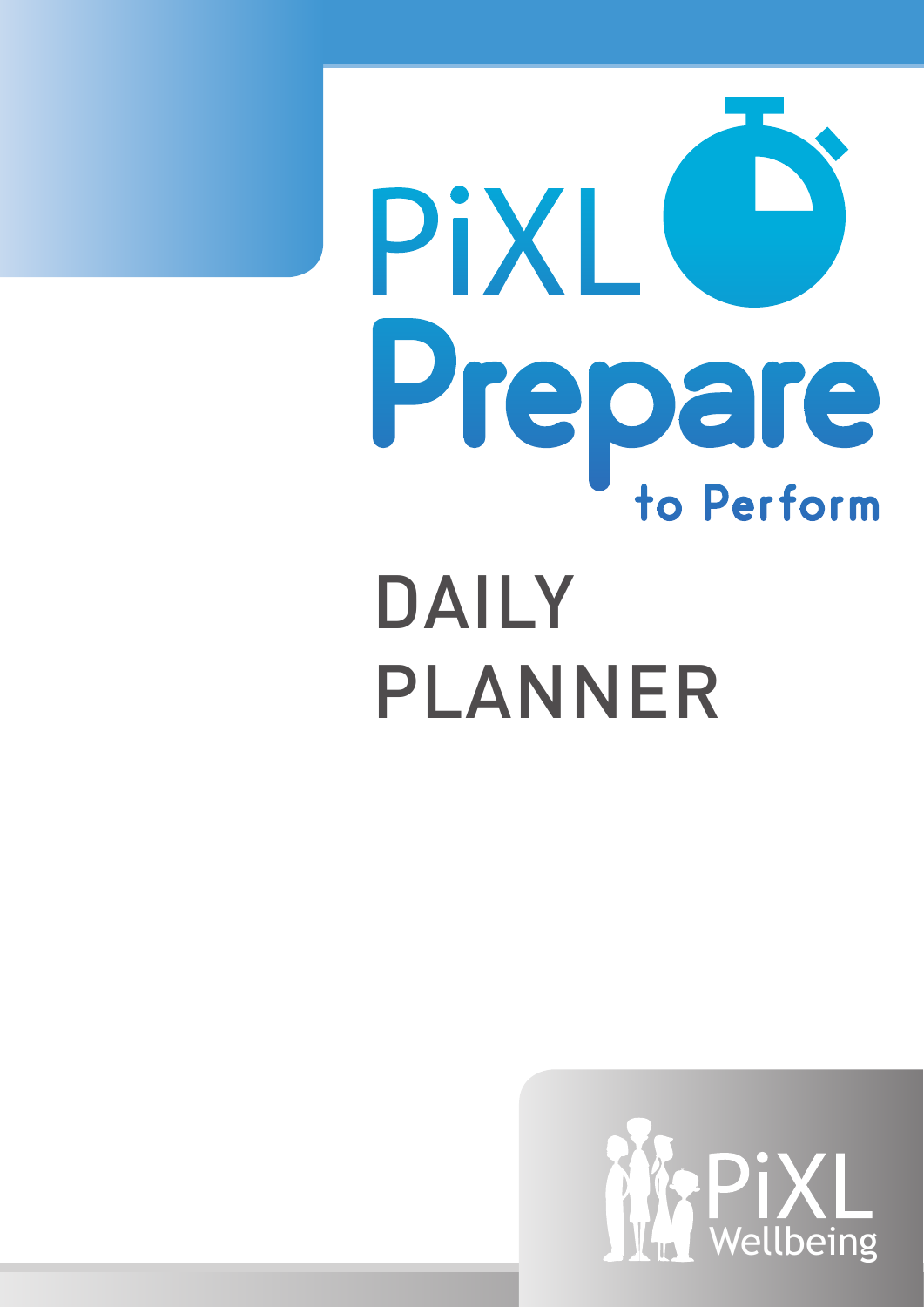

You have learned about the importance of eating the right things, sleeping, relaxing, chunking revision and turning off your phone. Now is the time to prepare yourself each day so that you can perform at your best. Plan your day using the table below. To be 'performance ready' you need to be making the right choices. For each of the activities listed below, give yourself one point - the aim is to get 10 points a day by doing 10 of these things.

Eating an appropriate breakfast Eating an appropriate and healthy snack/s Exercising Eating a healthy lunch Planning chunked revision Having time to relax Having time to socialise

Eating a heathy evening meal Turning off your phone Having 7-8 hours sleep Drinking plenty of water Making a smoothie Planning time to calm yourself down

My daily priorities:

| 6am  | 3 <sub>pm</sub> |
|------|-----------------|
| 7am  | 4pm             |
| 8am  | 5pm             |
| 9am  | 6pm             |
| 10am | 7pm             |
| 11am | 8pm             |
| 12pm | 9pm             |
| 1pm  | 10pm            |
| 2pm  | 11pm            |
|      |                 |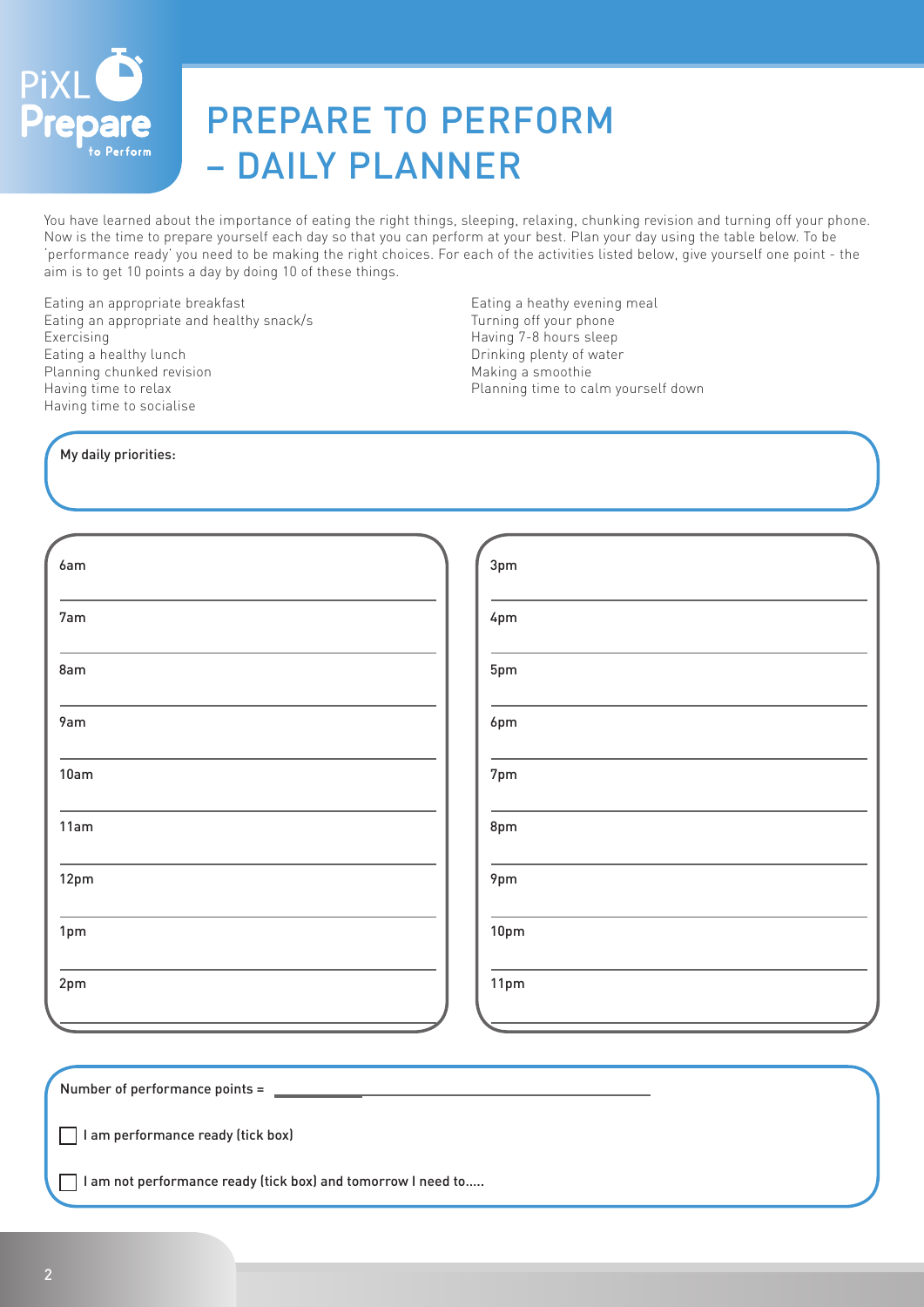

You have learned about the importance of eating the right things, sleeping, relaxing, chunking revision and turning off your phone. Now is the time to prepare yourself each day so that you can perform at your best. Plan your day using the table below. To be 'performance ready' you need to be making the right choices. For each of the activities listed below, give yourself one point - the aim is to get 10 points a day by doing 10 of these things.

Eating an appropriate breakfast Eating an appropriate and healthy snack/s **Exercising** Eating a healthy lunch Planning chunked revision Having time to relax Having time to socialise

Eating a heathy evening meal Turning off your phone Having 7-8 hours sleep Drinking plenty of water Making a smoothie Planning time to calm yourself down

My daily priorities:

| 6am  | 3 <sub>pm</sub>  |
|------|------------------|
| 7am  | 4pm              |
| 8am  | 5pm              |
| 9am  | 6pm              |
| 10am | 7pm              |
| 11am | 8pm              |
| 12pm | 9pm              |
| 1pm  | 10 <sub>pm</sub> |
| 2pm  | 11pm             |
|      |                  |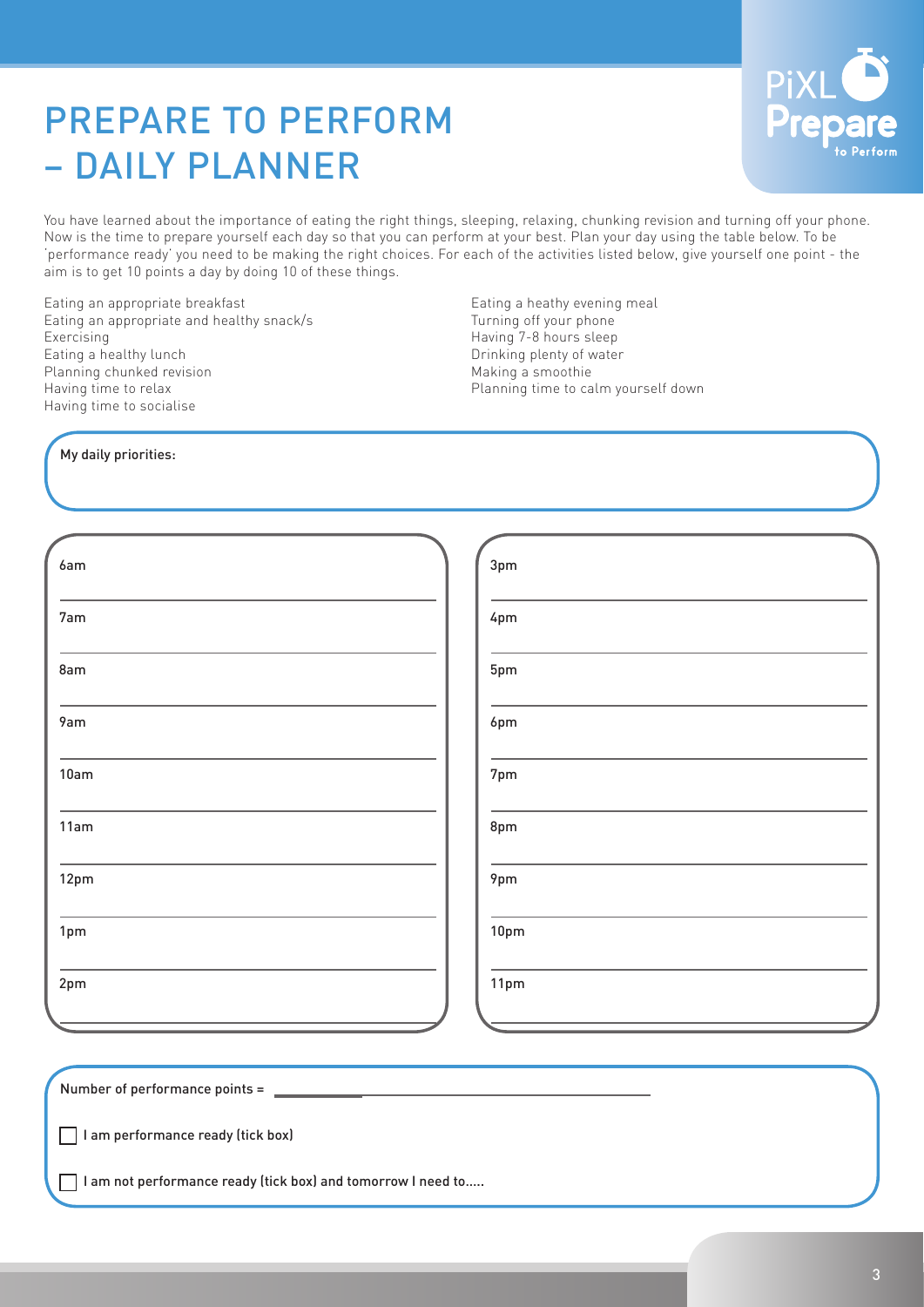

You have learned about the importance of eating the right things, sleeping, relaxing, chunking revision and turning off your phone. Now is the time to prepare yourself each day so that you can perform at your best. Plan your day using the table below. To be 'performance ready' you need to be making the right choices. For each of the activities listed below, give yourself one point - the aim is to get 10 points a day by doing 10 of these things.

Eating an appropriate breakfast Eating an appropriate and healthy snack/s Exercising Eating a healthy lunch Planning chunked revision Having time to relax Having time to socialise

Eating a heathy evening meal Turning off your phone Having 7-8 hours sleep Drinking plenty of water Making a smoothie Planning time to calm yourself down

My daily priorities:

| 6am             | 3 <sub>pm</sub> |  |
|-----------------|-----------------|--|
| 7am             | 4pm             |  |
| 8am             | 5pm             |  |
| 9am             | 6pm             |  |
| 10am            | 7pm             |  |
| 11am            | 8pm             |  |
| 12pm            | 9pm             |  |
| 1pm             | 10pm            |  |
| 2 <sub>pm</sub> | 11pm            |  |
|                 |                 |  |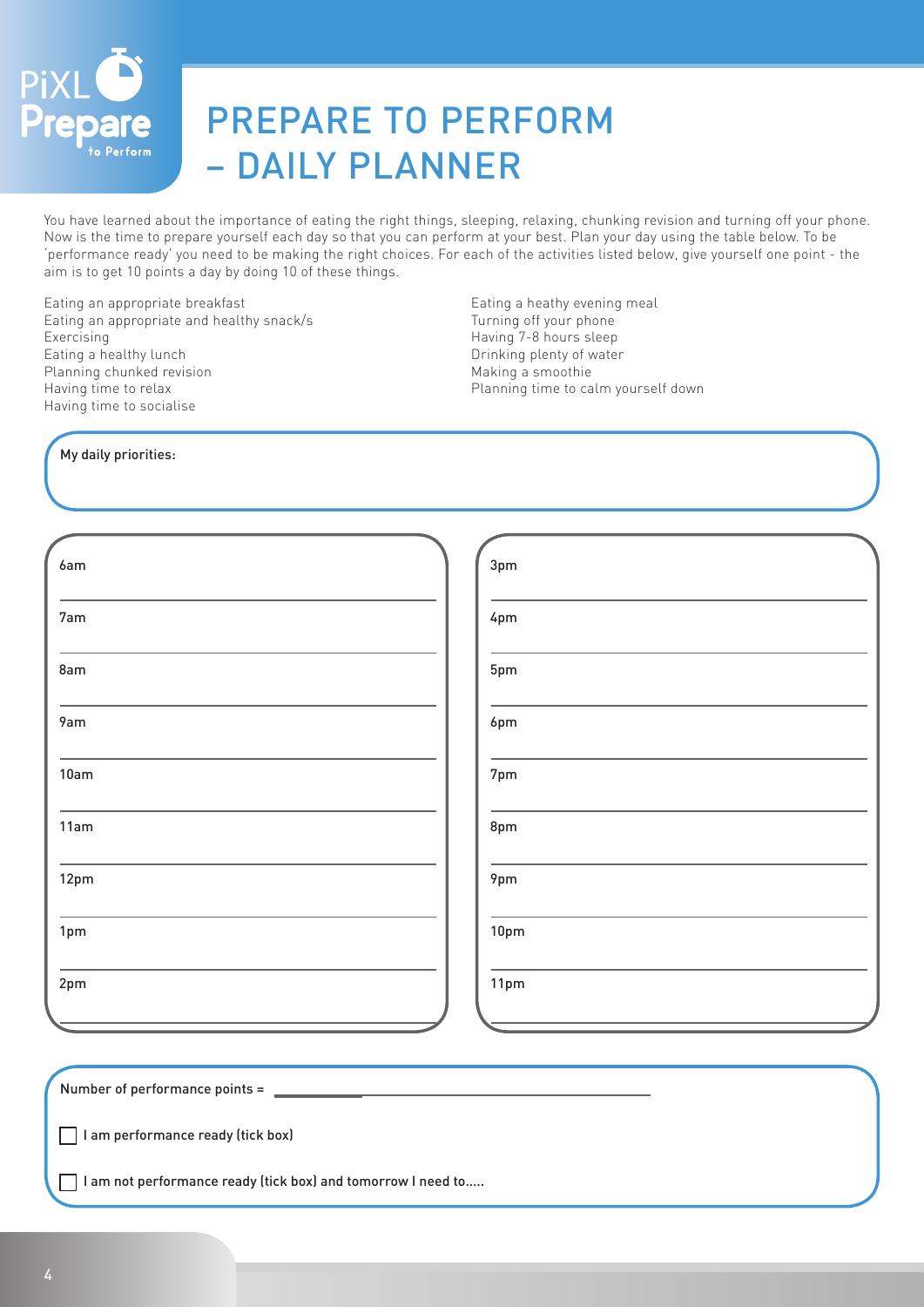

You have learned about the importance of eating the right things, sleeping, relaxing, chunking revision and turning off your phone. Now is the time to prepare yourself each day so that you can perform at your best. Plan your day using the table below. To be 'performance ready' you need to be making the right choices. For each of the activities listed below, give yourself one point - the aim is to get 10 points a day by doing 10 of these things.

Eating an appropriate breakfast Eating an appropriate and healthy snack/s **Exercising** Eating a healthy lunch Planning chunked revision Having time to relax Having time to socialise

Eating a heathy evening meal Turning off your phone Having 7-8 hours sleep Drinking plenty of water Making a smoothie Planning time to calm yourself down

My daily priorities:

| 6am  | 3 <sub>pm</sub>  |
|------|------------------|
| 7am  | 4pm              |
| 8am  | 5pm              |
| 9am  | 6pm              |
| 10am | 7pm              |
| 11am | 8pm              |
| 12pm | 9pm              |
| 1pm  | 10 <sub>pm</sub> |
| 2pm  | 11pm             |
|      |                  |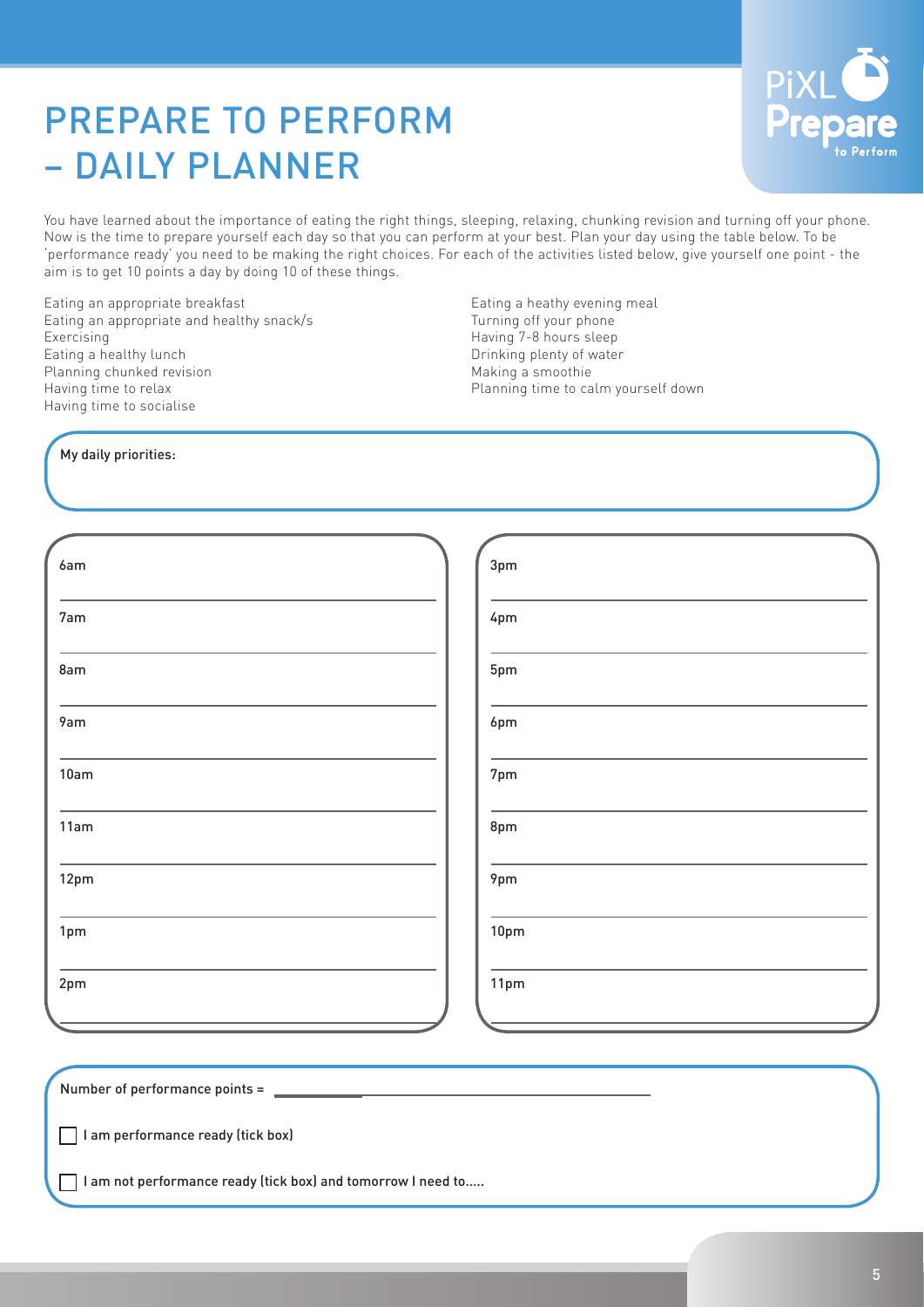

You have learned about the importance of eating the right things, sleeping, relaxing, chunking revision and turning off your phone. Now is the time to prepare yourself each day so that you can perform at your best. Plan your day using the table below. To be 'performance ready' you need to be making the right choices. For each of the activities listed below, give yourself one point - the aim is to get 10 points a day by doing 10 of these things.

Eating an appropriate breakfast Eating an appropriate and healthy snack/s Exercising Eating a healthy lunch Planning chunked revision Having time to relax Having time to socialise

Eating a heathy evening meal Turning off your phone Having 7-8 hours sleep Drinking plenty of water Making a smoothie Planning time to calm yourself down

My daily priorities:

| 6am  | 3 <sub>pm</sub>  |
|------|------------------|
| 7am  | 4pm              |
| 8am  | 5pm              |
| 9am  | 6pm              |
| 10am | 7pm              |
| 11am | 8pm              |
| 12pm | 9pm              |
| 1pm  | 10 <sub>pm</sub> |
| 2pm  | 11pm             |
|      |                  |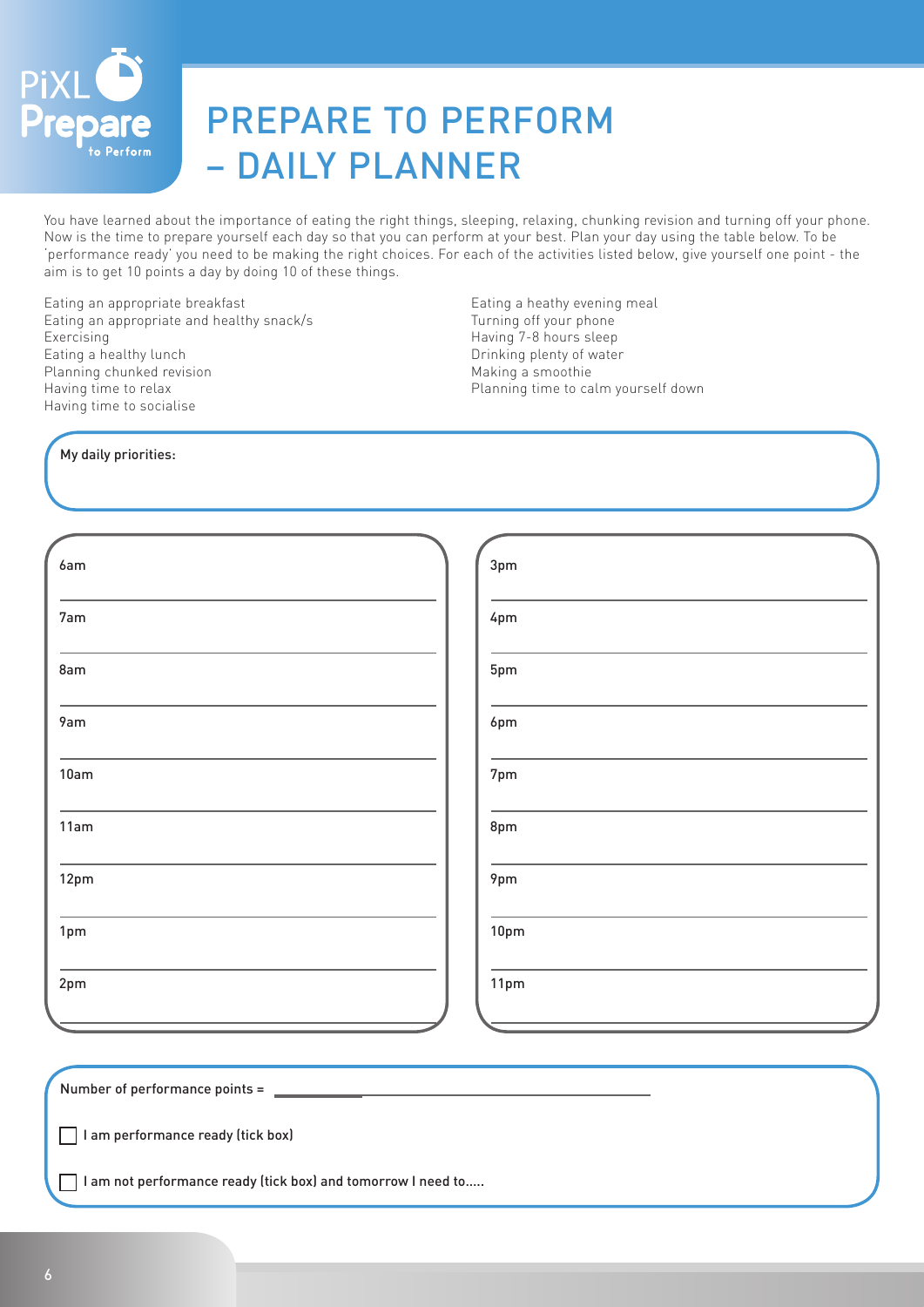

You have learned about the importance of eating the right things, sleeping, relaxing, chunking revision and turning off your phone. Now is the time to prepare yourself each day so that you can perform at your best. Plan your day using the table below. To be 'performance ready' you need to be making the right choices. For each of the activities listed below, give yourself one point - the aim is to get 10 points a day by doing 10 of these things.

Eating an appropriate breakfast Eating an appropriate and healthy snack/s **Exercising** Eating a healthy lunch Planning chunked revision Having time to relax Having time to socialise

Eating a heathy evening meal Turning off your phone Having 7-8 hours sleep Drinking plenty of water Making a smoothie Planning time to calm yourself down

My daily priorities:

| 6am  | 3 <sub>pm</sub>  |
|------|------------------|
| 7am  | 4pm              |
| 8am  | 5pm              |
| 9am  | 6pm              |
| 10am | 7pm              |
| 11am | 8pm              |
| 12pm | 9pm              |
| 1pm  | 10 <sub>pm</sub> |
| 2pm  | 11pm             |
|      |                  |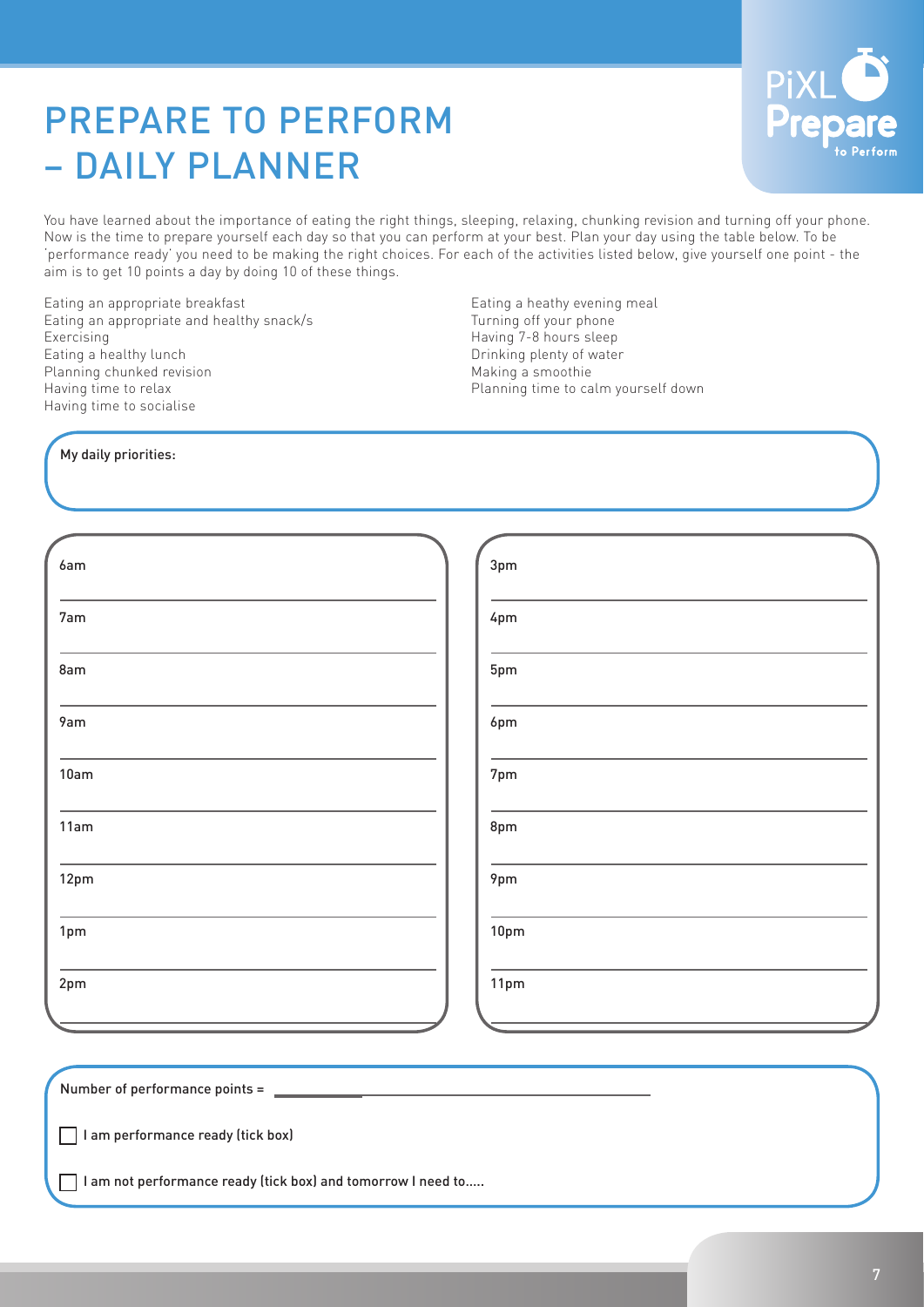

You have learned about the importance of eating the right things, sleeping, relaxing, chunking revision and turning off your phone. Now is the time to prepare yourself each day so that you can perform at your best. Plan your day using the table below. To be 'performance ready' you need to be making the right choices. For each of the activities listed below, give yourself one point - the aim is to get 10 points a day by doing 10 of these things.

Eating an appropriate breakfast Eating an appropriate and healthy snack/s Exercising Eating a healthy lunch Planning chunked revision Having time to relax Having time to socialise

Eating a heathy evening meal Turning off your phone Having 7-8 hours sleep Drinking plenty of water Making a smoothie Planning time to calm yourself down

My daily priorities:

| 6am             | 3 <sub>pm</sub> |  |
|-----------------|-----------------|--|
| 7am             | 4pm             |  |
| 8am             | 5pm             |  |
| 9am             | 6pm             |  |
| 10am            | 7pm             |  |
| 11am            | 8pm             |  |
| 12pm            | 9pm             |  |
| 1pm             | 10pm            |  |
| 2 <sub>pm</sub> | 11pm            |  |
|                 |                 |  |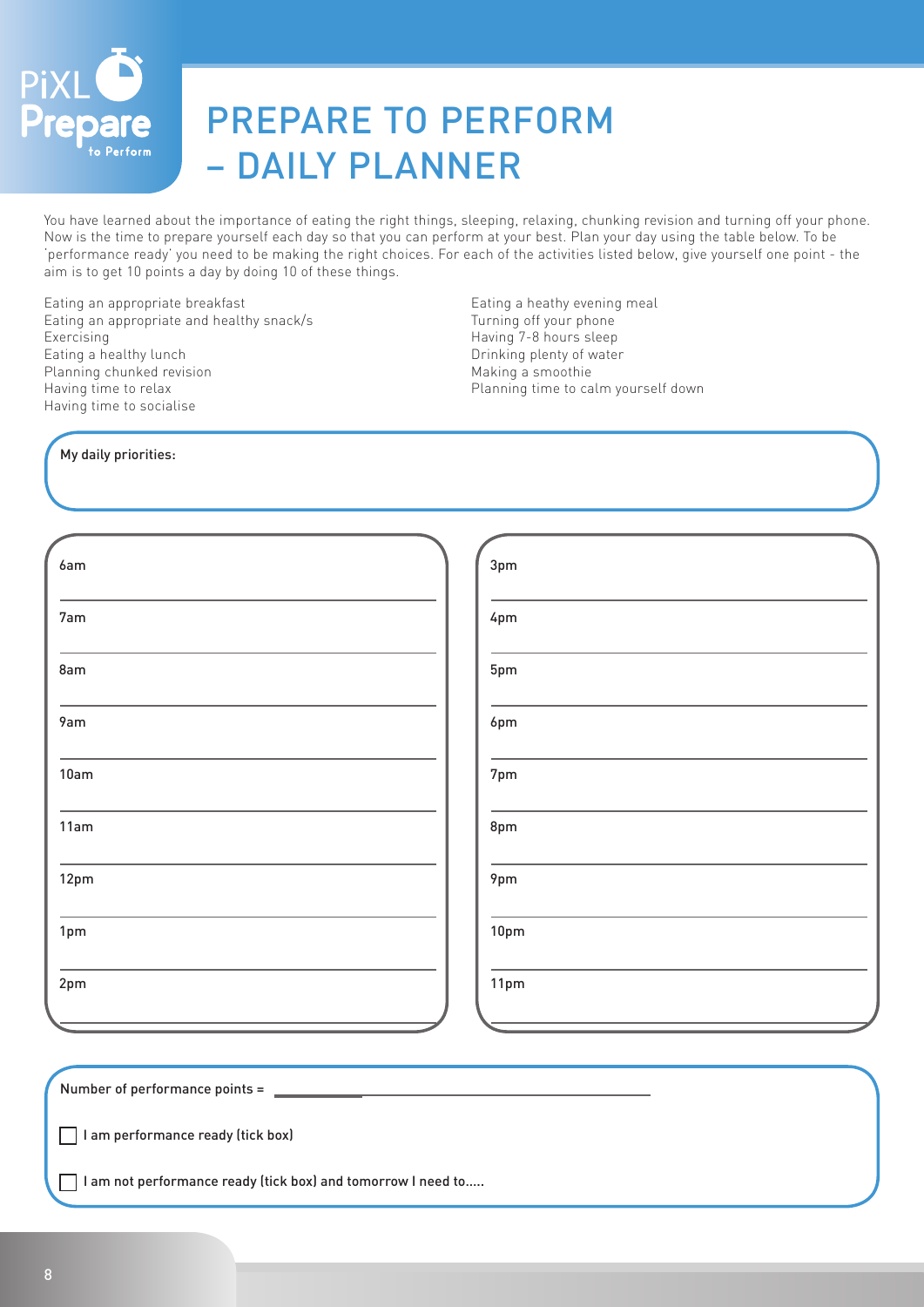

You have learned about the importance of eating the right things, sleeping, relaxing, chunking revision and turning off your phone. Now is the time to prepare yourself each day so that you can perform at your best. Plan your day using the table below. To be 'performance ready' you need to be making the right choices. For each of the activities listed below, give yourself one point - the aim is to get 10 points a day by doing 10 of these things.

Eating an appropriate breakfast Eating an appropriate and healthy snack/s **Exercising** Eating a healthy lunch Planning chunked revision Having time to relax Having time to socialise

Eating a heathy evening meal Turning off your phone Having 7-8 hours sleep Drinking plenty of water Making a smoothie Planning time to calm yourself down

My daily priorities:

| 6am  | 3 <sub>pm</sub>  |
|------|------------------|
| 7am  | 4pm              |
| 8am  | 5pm              |
| 9am  | 6pm              |
| 10am | 7pm              |
| 11am | 8pm              |
| 12pm | 9pm              |
| 1pm  | 10 <sub>pm</sub> |
| 2pm  | 11pm             |
|      |                  |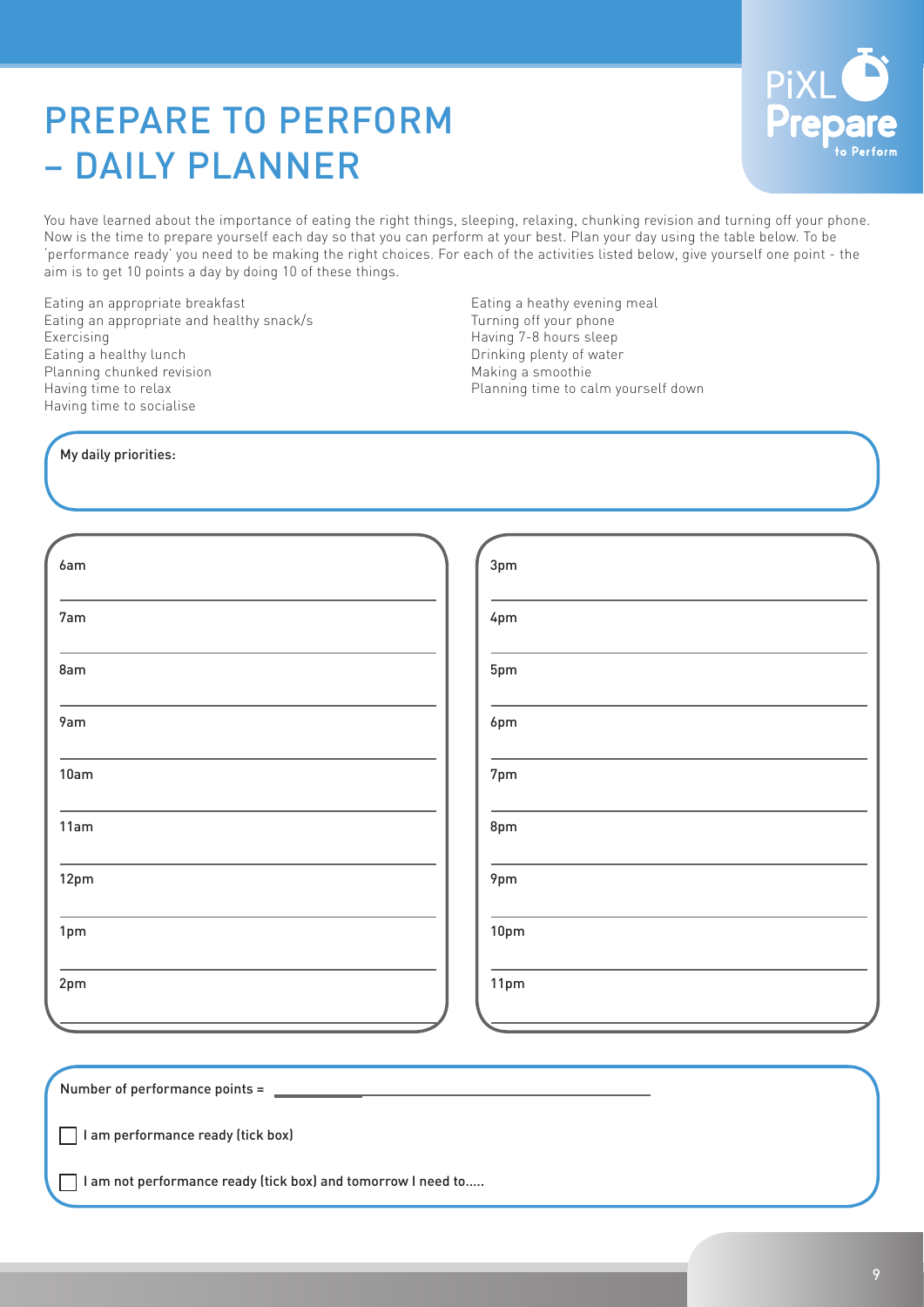

You have learned about the importance of eating the right things, sleeping, relaxing, chunking revision and turning off your phone. Now is the time to prepare yourself each day so that you can perform at your best. Plan your day using the table below. To be 'performance ready' you need to be making the right choices. For each of the activities listed below, give yourself one point - the aim is to get 10 points a day by doing 10 of these things.

Eating an appropriate breakfast Eating an appropriate and healthy snack/s Exercising Eating a healthy lunch Planning chunked revision Having time to relax Having time to socialise

Eating a heathy evening meal Turning off your phone Having 7-8 hours sleep Drinking plenty of water Making a smoothie Planning time to calm yourself down

My daily priorities:

| 6am             | 3 <sub>pm</sub> |  |
|-----------------|-----------------|--|
| 7am             | 4pm             |  |
| 8am             | 5pm             |  |
| 9am             | 6pm             |  |
| 10am            | 7pm             |  |
| 11am            | 8pm             |  |
| 12pm            | 9pm             |  |
| 1pm             | 10pm            |  |
| 2 <sub>pm</sub> | 11pm            |  |
|                 |                 |  |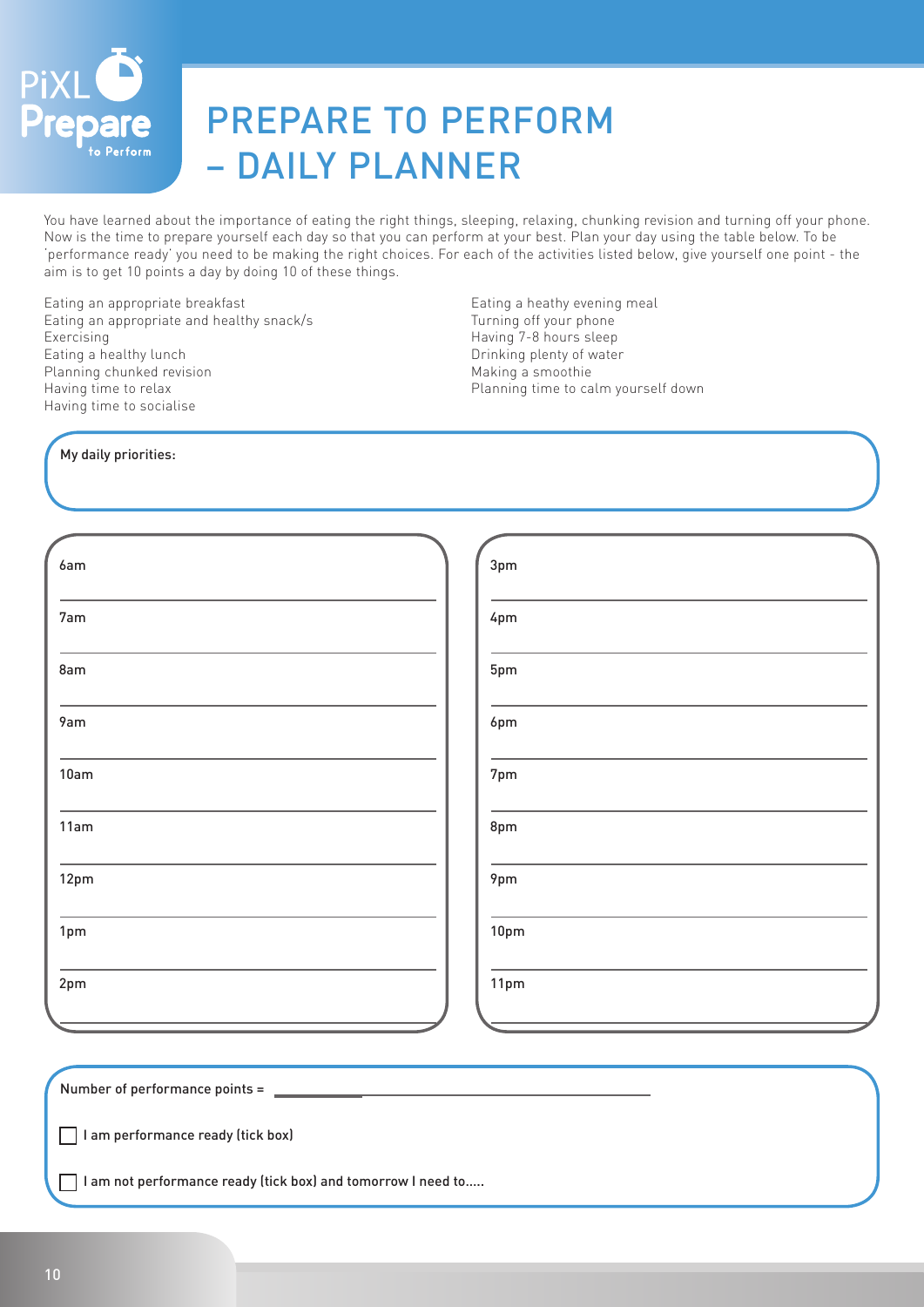

You have learned about the importance of eating the right things, sleeping, relaxing, chunking revision and turning off your phone. Now is the time to prepare yourself each day so that you can perform at your best. Plan your day using the table below. To be 'performance ready' you need to be making the right choices. For each of the activities listed below, give yourself one point - the aim is to get 10 points a day by doing 10 of these things.

Eating an appropriate breakfast Eating an appropriate and healthy snack/s **Exercising** Eating a healthy lunch Planning chunked revision Having time to relax Having time to socialise

Eating a heathy evening meal Turning off your phone Having 7-8 hours sleep Drinking plenty of water Making a smoothie Planning time to calm yourself down

My daily priorities:

| 6am  | 3 <sub>pm</sub> |
|------|-----------------|
| 7am  | 4pm             |
| 8am  | 5pm             |
| 9am  | 6pm             |
| 10am | 7pm             |
| 11am | 8pm             |
| 12pm | 9pm             |
| 1pm  | 10pm            |
| 2pm  | 11pm            |
|      |                 |